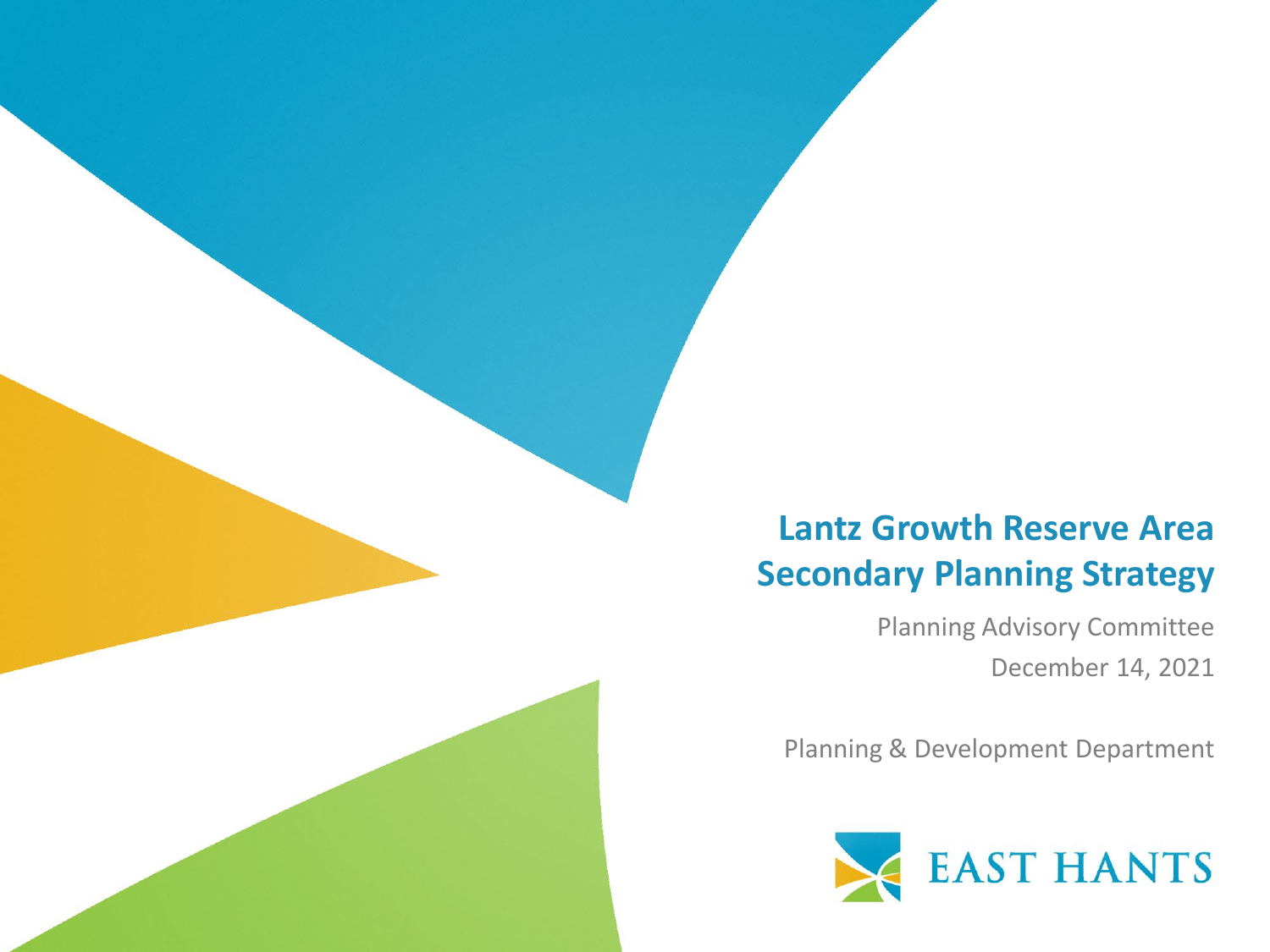### Background

- As part of the 2016 East Hants Official Community Plan, Council approved Policy GM25 which requires a planning document to be developed for the Lantz Growth Reserve Area (Lantz GRA) prior to the subject lands being developed.
- The Lantz Secondary Planning Strategy has also been identified in the 2021 Strategic Plan as an example of a future initiative.
- A staff report requesting approval for the Lantz Secondary Planning Strategy was previously presented to Council in December 2017. At that time there had been no official announcement from the provincial government on the interchange location.
- Council decided not to pursue the project at that time and required that developers be informed that proposals for development in Lantz GRA will not be entertained until a secondary planning strategy is completed at a future date.

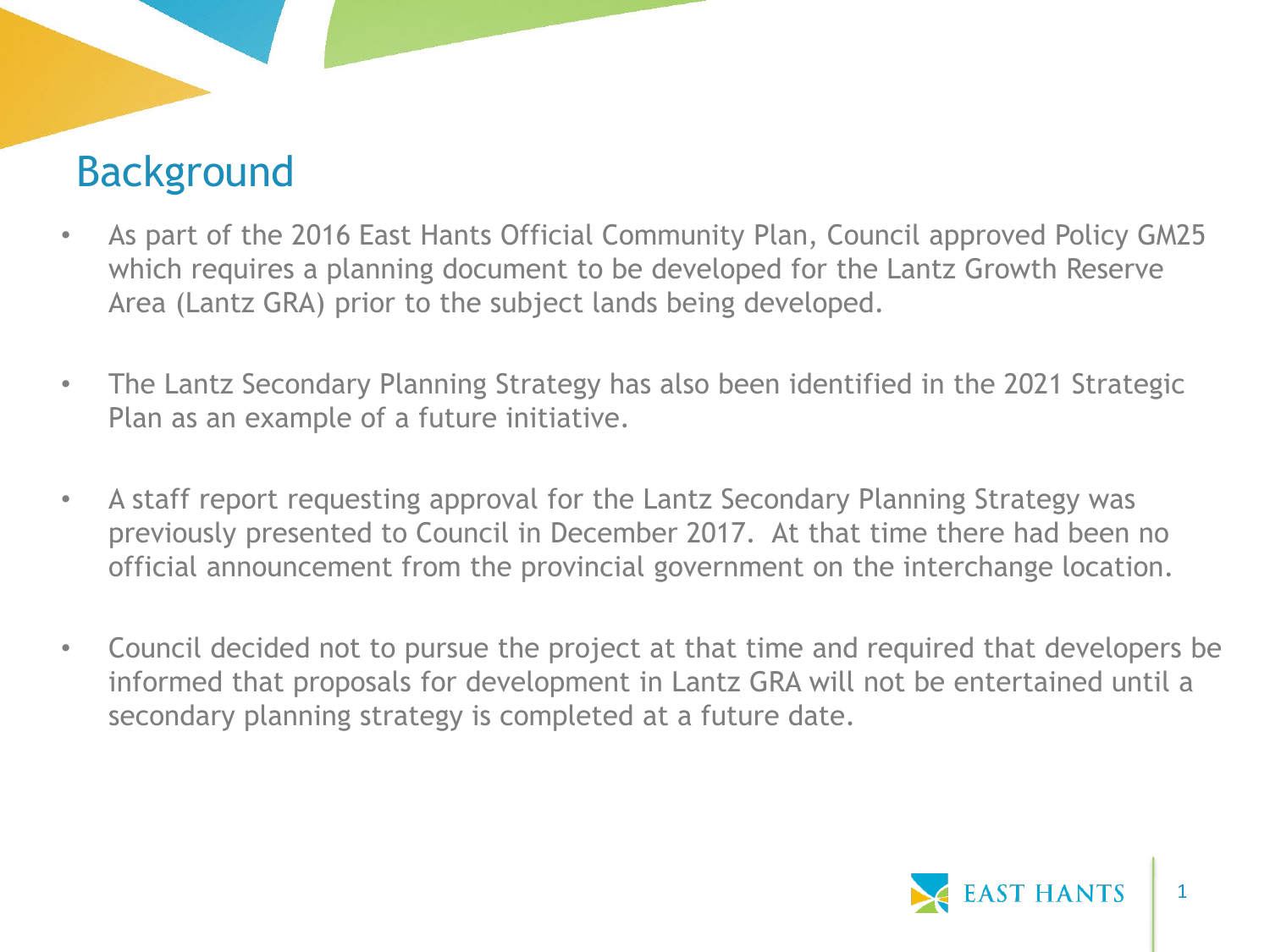### Background

- Changes since 2017 include:
	- New Lantz Interchange will be completed by December 2021
	- Many large parcels of land in the serviced area are under development or proposed for development
- Staff anticipate there being pressure from developers wanting to develop land in the Lantz GRA.
- Study area is proposed to be extended further than the boundary for the proposed study area to include lands adjacent to the Garden Meadows subdivision and Garden Road. Reasons for enlarging the study area include a possible future connection to Garden Road and to allow for an active transportation connection from Belnan and Garden Meadows.
- There are approximately 905 acres in the proposed study area with approximately 100 acres identified as wetlands.
- Land owners within the study area have not yet been contacted about this study.

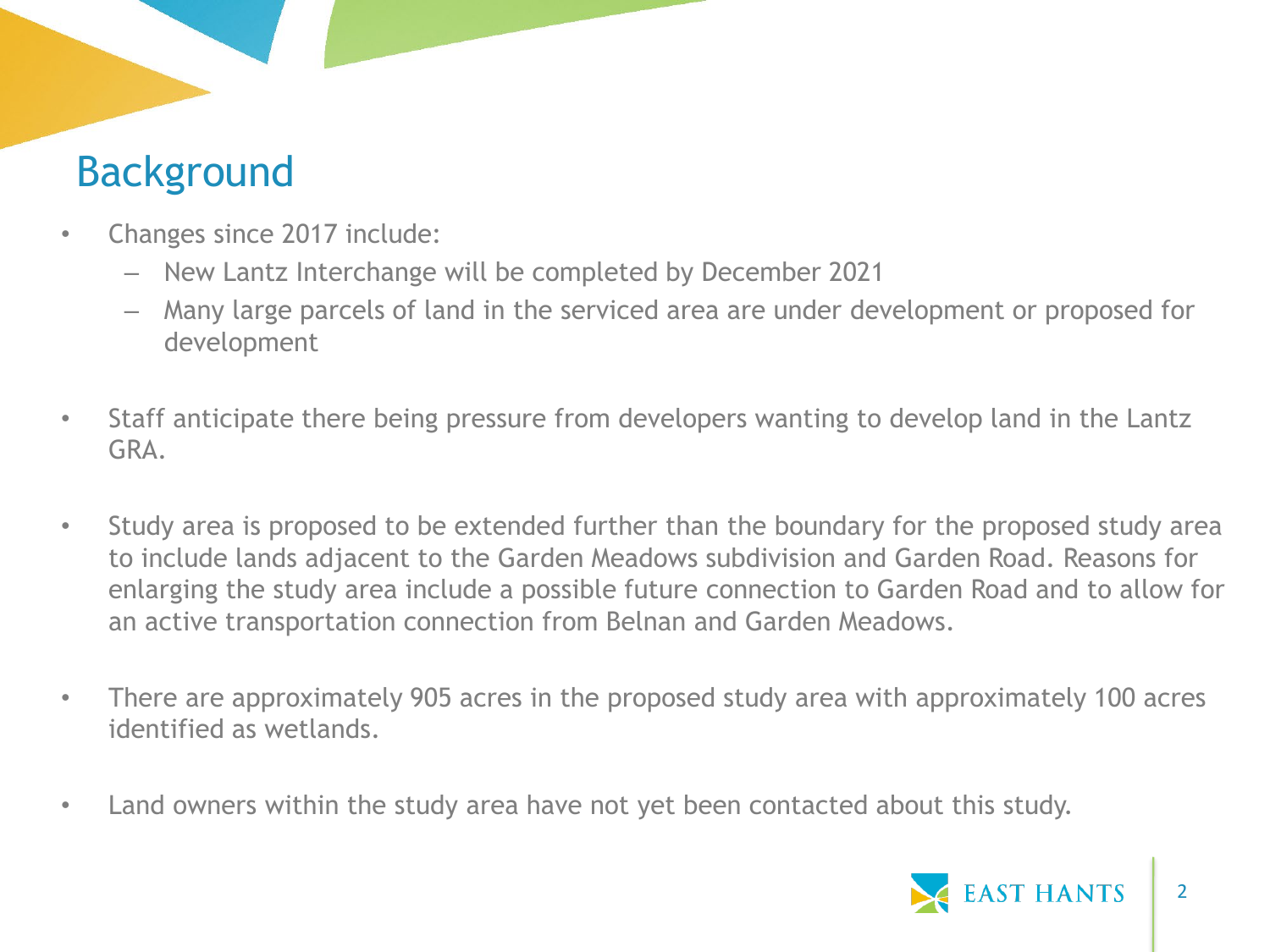

Lantz Growth Reserve Area **Proposed Study Area** Proposed Study Area



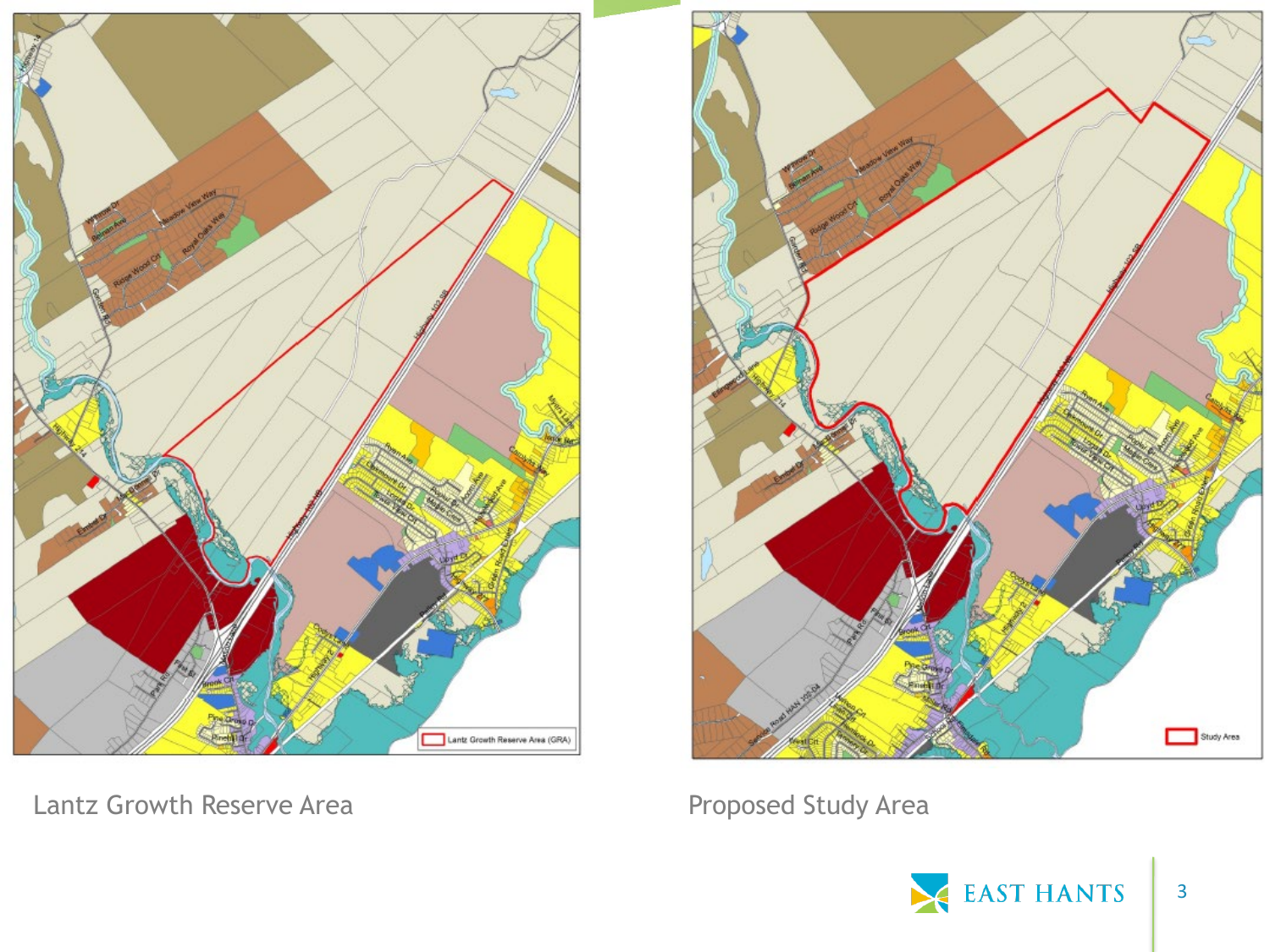# Scoping of Secondary Planning Strategy

Staff suggest that the work be done in two phases. The first phase will identify the constraints on the study area and the second will complete the remainder of the work. If the first phase identifies that there are significant barriers to development then the second phase may not be undertaken.

Municipal Staff in I&O, PRC and EBD were asked to contribute to the scoping of the study:

#### Desktop and Land Survey Analysis

- Secondary Planning Strategy Boundary Delineation
- Wetland Delineation
- Geology and Topography including Karst Geology (sinkholes)

#### I&O Needs Assessment

- Critical Road, Bike and Pedestrian Connections
- Waste Water Servicing
- Water Requirements & Water Tower Assessment
- Stormwater Management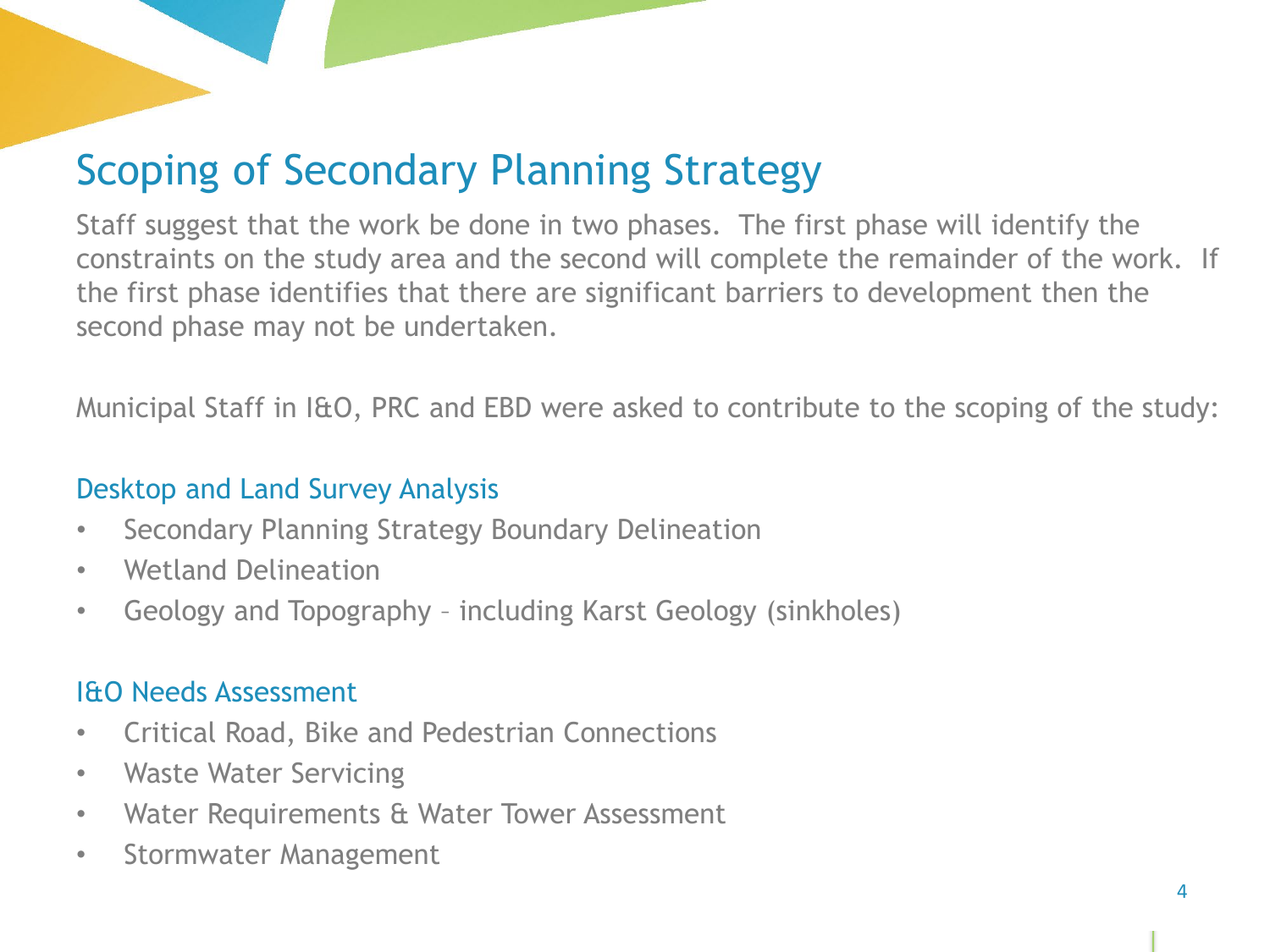# Scoping of Secondary Planning Strategy

Municipal Staff in I&O, PRC and EBD were asked to contribute to the scoping of the study:

#### PRC Needs Assessment

- Active Transportation Network
- River Access

#### EBD Needs Assessment

- Market Outlook
- Economic and Social Infrastructure Development
- Commercial and Light Industrial Land Use
- Inclusive Transit and Active Transportation
- Green Economies

#### P&D Needs Assessment

- Development Pattern & Zoning
- Design
- Landowner and Community Engagement
- Final Document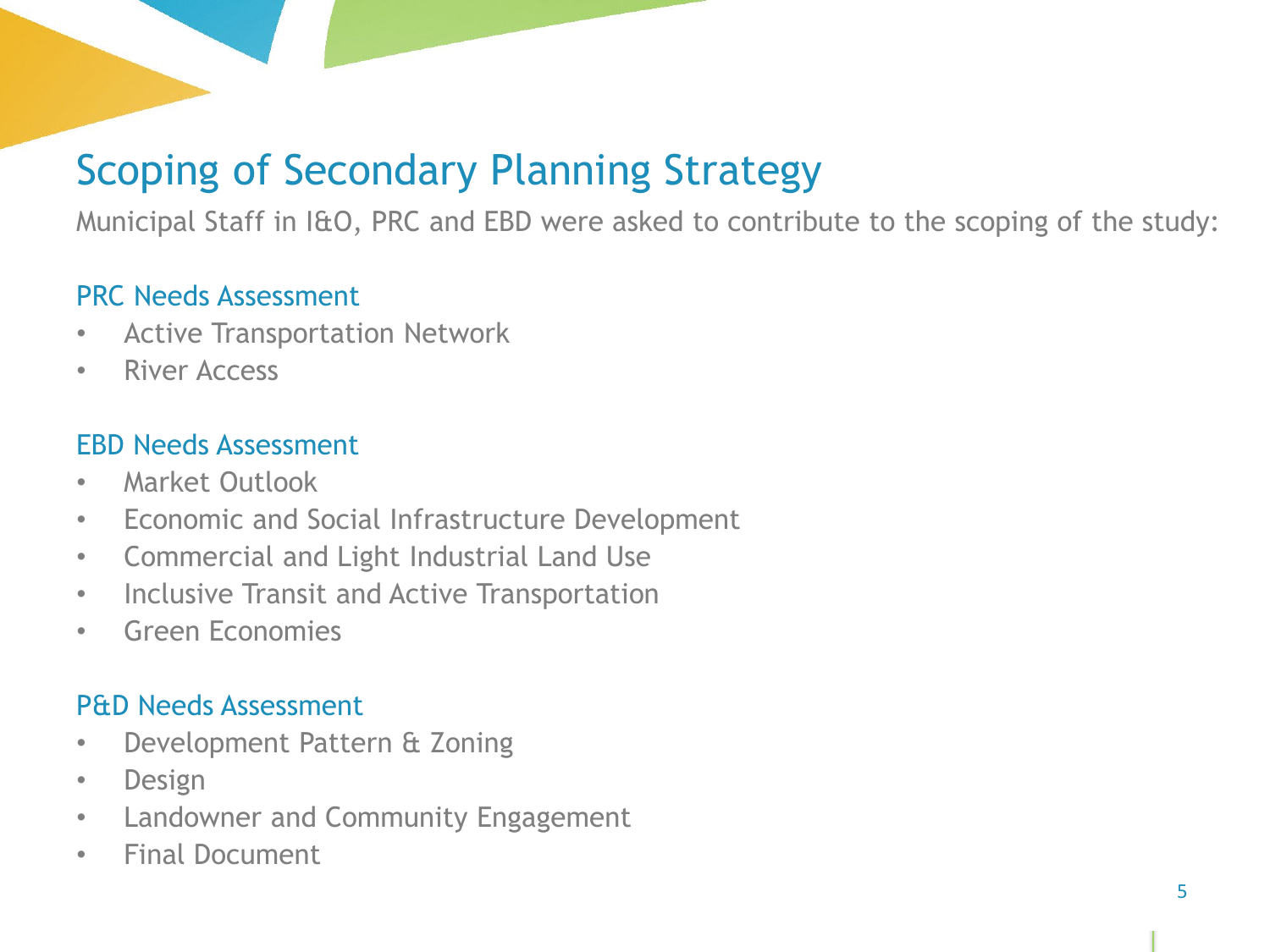### Estimated Cost

- There is a large amount of technical work that will need to be completed.
- As a method of determining the costs associated with completing such a large study, planning staff have reviewed the NS Tender Services website and have sought to find similar projects that have been awarded by other municipal units. There was one tender awarded which was similar to the proposed Lantz Plan.

| <b>Municipal Unit</b>               | <b>Tender Details</b>                                                                             | <b>Tender Amount Award</b> |
|-------------------------------------|---------------------------------------------------------------------------------------------------|----------------------------|
| <b>Municipality of Kings County</b> | Project management and land use<br>planning services for New Minas<br>secondary planning strategy | \$129,240                  |

- In addition to this, staff reached out a consultant to get an estimated costing for such a study. The consultant estimated a minimum of \$115,000 and maybe as high as \$165,000
- Based on this information, Planning staff are recommending that \$130,000 be included in the 2022/2023 Draft Budget for the completion of the Lantz Secondary Planning Strategy.

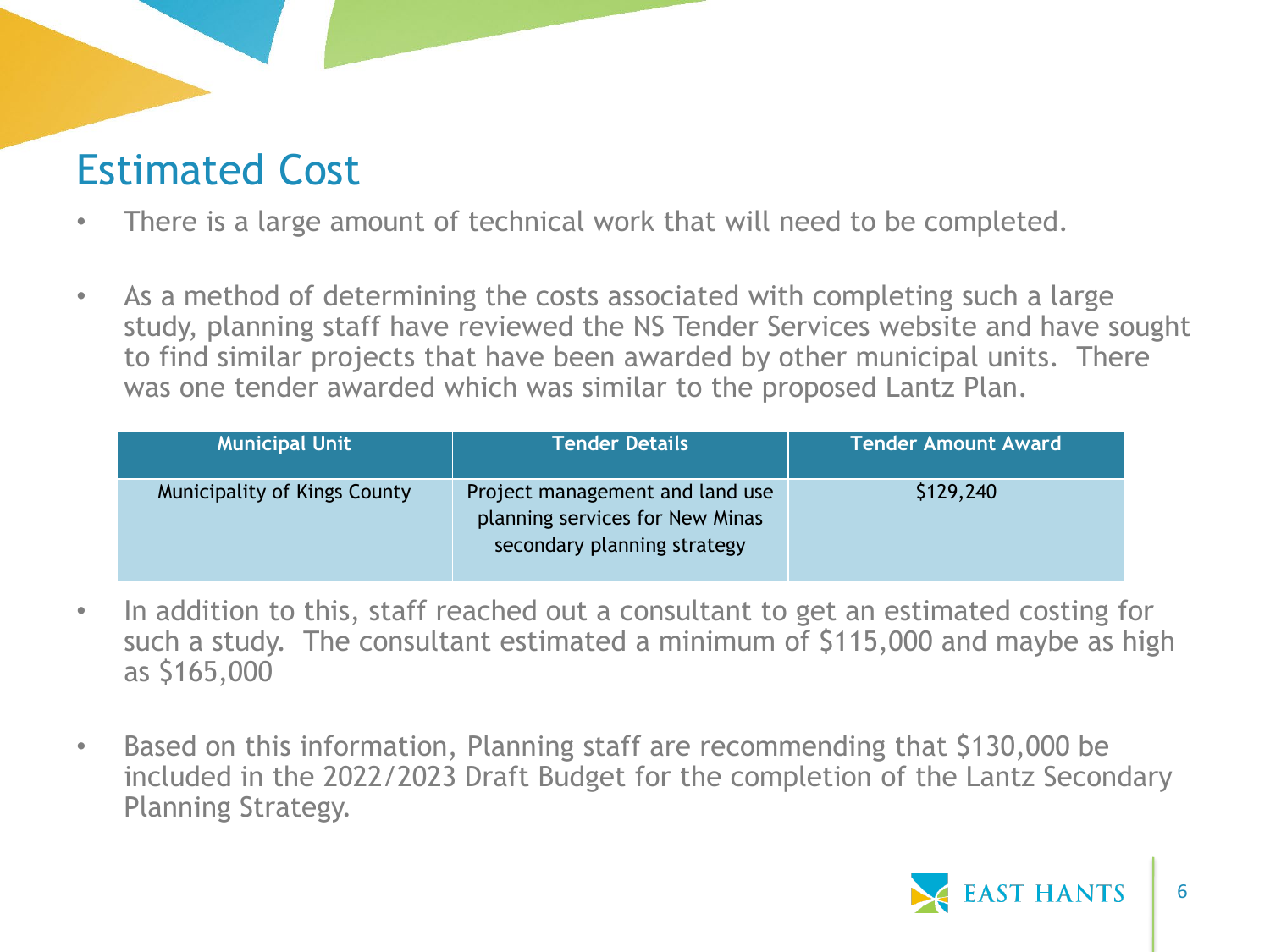## Alternative Option

- There is a significant number of residential units which have recently received approval or are proposed for the serviced area of Enfield, Elmsdale and Lantz which will supply the market with residential development for several years.
- Some highway commercial land is also planned for the Clayton Developments land.
- Council may consider that at this time they are not ready to pursue a Lantz Secondary Planning Strategy due to a significant supply of housing coming forward. If Council decides not to proceed with the secondary planning strategy at this time, staff recommend that developers be informed that proposals for development of the Lantz GRA not be entertained until a secondary planning strategy is completed at a future date.